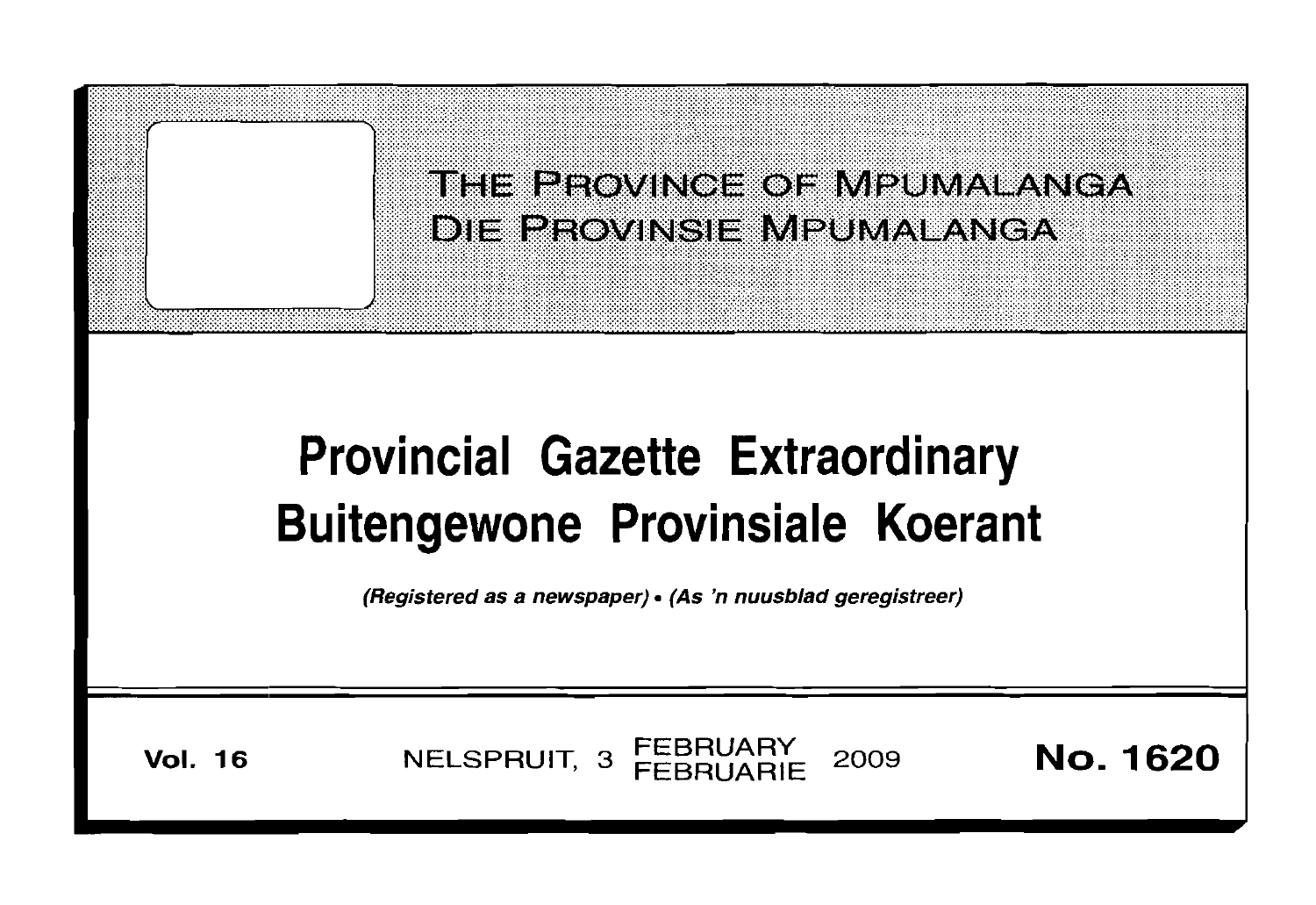|     | <b>CONTENTS</b>                                                                                                 |             |                |
|-----|-----------------------------------------------------------------------------------------------------------------|-------------|----------------|
| No. |                                                                                                                 | Page<br>No. | Gazette<br>No. |
|     | <b>LOCAL AUTHORITY NOTICE</b>                                                                                   |             |                |
|     | 15 Local Government: Municipal Property Rates Act (6/2004): Public notice calling for inspection of the general | 3           | 1620           |

 $\mathcal{L}^{(1)}$